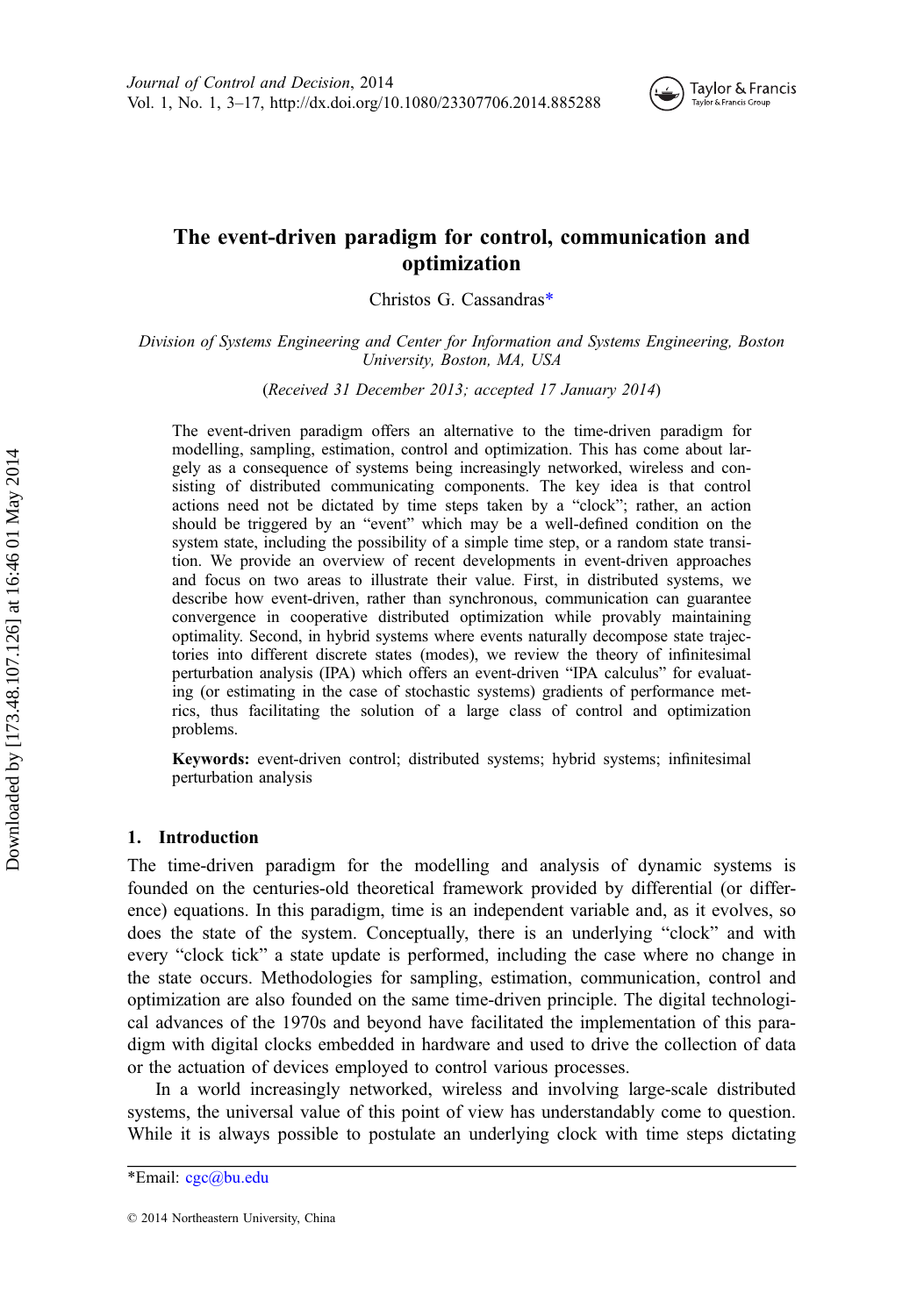state transitions, it may not be feasible to guarantee the synchronisation of all components of a distributed system to such a clock; nor is it efficient to trigger actions with every time step when such actions may be unnecessary. The *event-driven* paradigm offers an alternative, complementary look at control, communication and optimization. The key idea is that a clock should not be assumed to dictate actions simply because a time step is taken; rather, an action should be triggered by an "event" specified as a well-defined condition on the system state or as a random state transition. Note that such an event could be defined to be the occurrence of a "clock tick", so that this framework may in fact incorporate time-driven methods as well. On the other hand, defining the proper "events" requires more sophisticated techniques compared to simply reacting to time steps.

This alternative event-driven view is well-motivated. For starters, there are many natural discrete event systems (DES) where the only changes in their state are dictated by event occurrences. The Internet is a prime example, where "events" are defined by packet transmissions and receptions at various nodes, causing changes in the contents of various queues. For such systems, a time-driven modelling approach may not only be inefficient, but also potentially erroneous, as it cannot deal with events designed to occur concurrently in time. Beyond these systems, there are many more which are "hybrid" in nature, i.e. at least some of their state transitions are caused by (possibly controllable) events. The recent emergence of cyber-physical systems (CPS) is an example of this hybrid structure, where physical processes are modelled through timedriven dynamics, while various embedded sensing and actuating devices interfacing with these processes operate in event-driven mode. Last but not least, many systems of interest are networked and spatially distributed. In such settings, especially when energy-constrained wireless devices are involved, frequent communication among system components can be inefficient, unnecessary and sometimes infeasible. Thus, rather than imposing a time-driven communication mechanism, it is reasonable to seek instead to define specific events which dictate when a particular node in a network needs to exchange information with one or more other nodes. When, in addition, the environment is stochastic, significant changes in the operation of a system are the result of random event occurrences, so that, once again, understanding the implication of such events and reacting to them is crucial.

Besides their modelling potential, it is important to note that event-driven approaches to fundamental processes such as sampling, estimation and control possess important properties related to variance reduction and robustness of control policies to modelling uncertainties. These properties render them attractive, compared to time-driven alternatives.

The importance of event-driven behaviour in dynamic systems was recognised and studied in the early 1980s with the emergence of DES, e.g. see Cassandras and Lafortune [\(2008](#page-13-0)) and references therein. In recent years, however, there have been significant developments in applying event-driven methods (also referred to as "event-based" and "event-triggered") to classical feedback control systems; see Arzen [\(2002](#page-13-0)), Heemels, Sandee, and Bosch [\(2008\)](#page-13-0), Lunze and Lehmann ([2010\)](#page-13-0), Tabuada [\(2007](#page-14-0)), Anta and Tabuada [\(2010](#page-13-0)) and references therein. For example, in Heemels et al. ([2008\)](#page-13-0) a controller for a linear system is designed to update control values only when a specific error measure (e.g. for tracking or stabilisation purposes) exceeds a given threshold, while refraining from any updates otherwise. It is also shown how such controllers may be tuned and how bounds may be computed in conjunction with known techniques from linear system theory. As another example, in Anta and Tabuada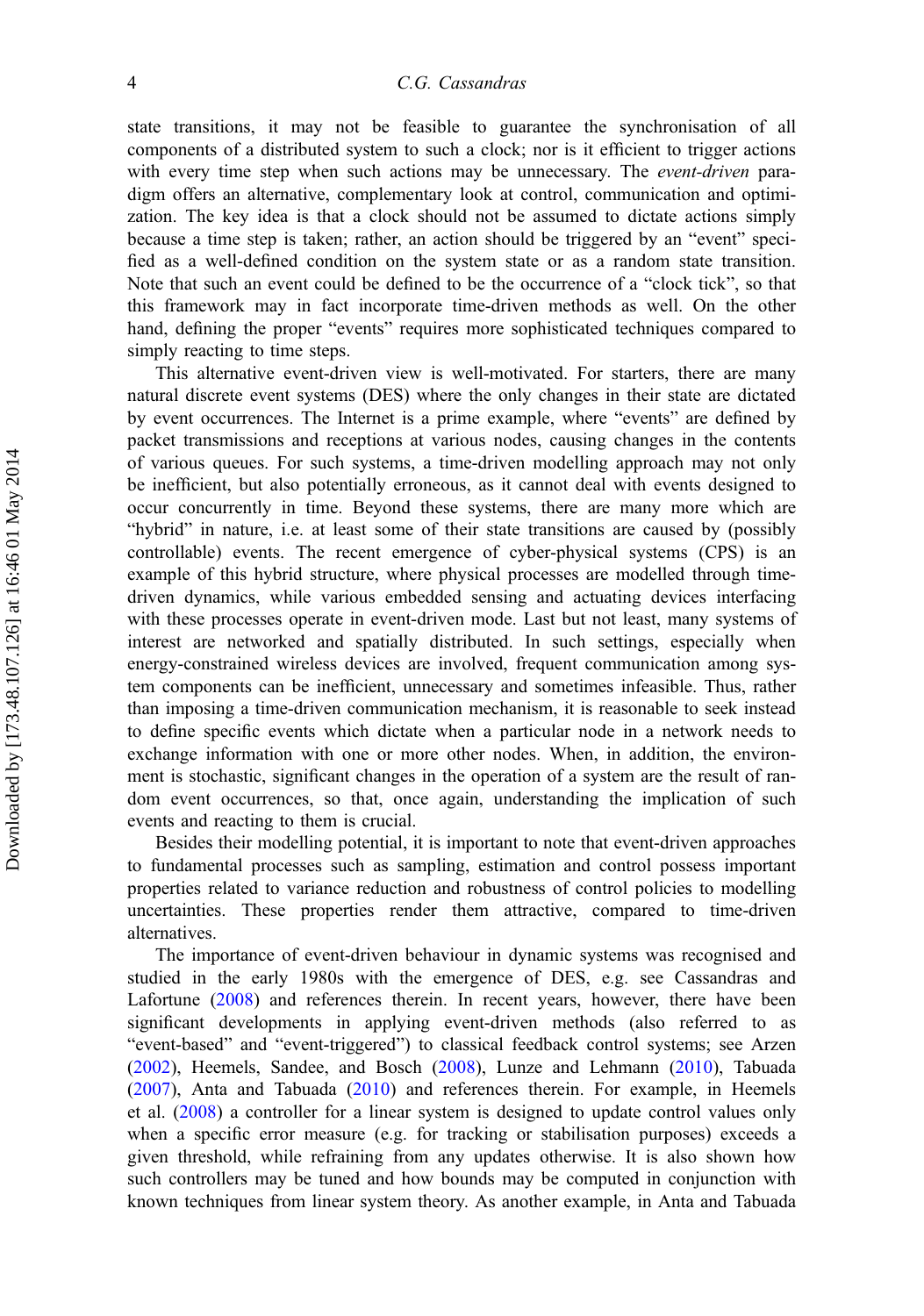[\(2010](#page-13-0)) an event-driven approach termed "self-triggered control" determines instants when the state should be sampled and control actions taken for some classes of non-linear control systems. Benefits of event-driven mechanisms for estimation purposes are considered in Astrom and Bernhardsson [\(2002](#page-13-0)) and Shima, Rasmussen, and Chandler [\(2007\)](#page-14-0). In Astrom and Bernhardsson [\(2002](#page-13-0)), for instance, an event-based sampling mechanism is studied where a signal is sampled only when measurements exceeded a certain threshold and it is shown that this approach outperforms a classical periodic sampling process at least in the case of some simple systems. Finally, in distributed systems, event-driven mechanisms have the advantage of significantly reducing communication among networked components without affecting desired performance objectives; see Wang and Lemmon [\(2011](#page-14-0)), Zhong and Cassandras ([2010](#page-14-0)), Heemels, Donkers, and Teel ([2013\)](#page-13-0). In Heemels et al. ([2013\)](#page-13-0), a control scheme combining periodic (time-driven) and event-driven control is used for linear systems to update and communicate sensor and actuation data only when necessary in the sense of maintaining a satisfactory closed-loop performance. It is shown that this goal is attainable with a substantial reduction in communication over the underlying network. In Zhong and Cassandras [\(2010](#page-14-0)), on the other hand, the goal is for a system of networked components to cooperatively maximise (or minimise) a given objective; it is shown that an event-driven scheme can still achieve the optimization objective while drastically

reducing communication (hence, prolong the lifetime of a wireless network.) In the remainder of this paper, we limit ourselves to discussing how the event-driven paradigm is applied in two areas. First, in distributed systems, we review the framework in Zhong and Cassandras ([2010\)](#page-14-0) illustrating how event-driven, rather than synchronous, communication can guarantee convergence in cooperative distributed optimization while provably maintaining optimality. This can significantly reduce the energy consumption of wireless devices used in distributed systems (sensor networks, multi-agent systems, etc.) Second, in hybrid systems (HSs), we consider a general-purpose control and optimization framework where controllers are parameterised and the parameters are adaptively tuned on line based on observable data. This process is carried out based on gradients of given performance measures with respect to these parameters, so as to iteratively adjust their values. When the environment is stochastic, this entails generating gradient estimates with desirable properties such as unbiasedness. This gradient estimation approach is based on the Infinitesimal Perturbation Analysis (IPA) theory (Cassandras & Lafortune, [2008;](#page-13-0) Ho & Cao, [1991](#page-13-0)) adapted to HSs and results in an "IPA calculus" developed in Cassandras, Wardi, Panayiotou, and Yao [\(2010](#page-13-0)) which amounts to a set of simple event-driven iterative equations. This IPA calculus may be used to obtain state sensitivity estimates on line and, ultimately, to solve a large class of optimization problems with little or no knowledge of the noise or random processes affecting their dynamics. As we will see, the event-driven nature of these equations provides a scalable setting for addressing potentially very complex control and optimization problems.

## 2. Event-driven control and optimization in distributed systems

Distributed control and optimization arise in settings which involve multiple controllable system components cooperating toward a common objective without a central controller to coordinate their actions. The cooperating components define a dynamic system which may be thought of as a network with each component corresponding to a node maintaining its own state  $s_i$ ,  $i = 1, ..., N$ . The goal of each node is to control its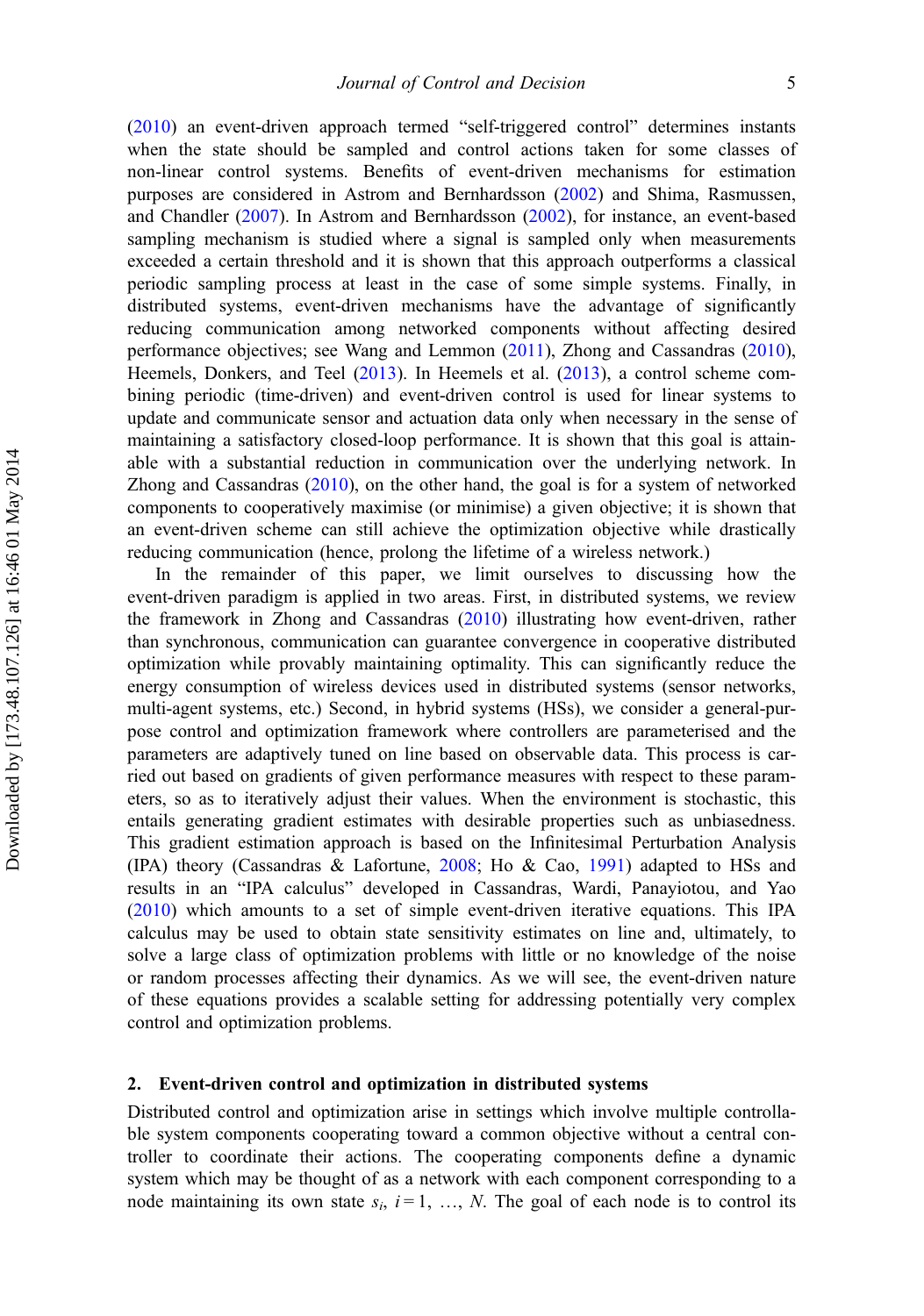state so as to optimize some system-wide objective expressed as a function  $H(s)$  of  $\mathbf{s} = [s_1, \ldots, s_N]$  and possibly the state of the environment.<br>To achieve such a goal in a dynamic and uncertain

To achieve such a goal in a dynamic and uncertain environment, the nodes must share, at least partially, their state information. However, this may require a large amount of information flow and becomes a critical issue when the system consists of wireless communicating nodes which are often small, inexpensive devices with limited resources (e.g. a sensor network). Aside from energy required to move (if nodes are mobile), communication is known to be by far the largest consumer of the limited energy of a node (Shnayder, Hempstead, Chen, Allen, & Welsh, [2004\)](#page-14-0), compared to other functions such as sensing and computation. Moreover, every communication among nodes offers an opportunity for corruption or loss of information due to random effects or adversarial action. Therefore, it is crucial to reduce communication between nodes to the minimum possible. This in turn imposes a constraint on the optimization task performed by each node, since it requires that actions be taken without full knowledge of other nodes' states. Standard synchronisation schemes require that nodes exchange state information frequently, usually periodically, which can clearly be inefficient and, in fact, often unnecessary since it is possible that: (i) system inactivity makes the periodic (purely time-driven) exchange of information unnecessary, (ii) occasional state information is adequate for control and/or optimization mechanisms which do not require perfect accuracy at all times and (iii) the state information of other nodes can often be estimated reasonably well and explicit communication is thus redundant. This motivates the need for asynchronous optimization mechanisms in which a node communicates with others only when it considers it indispensable; in other words, each node tries to reduce the cost of communication by transmitting state information only under certain conditions and only as a last resort. The conditions under which a node takes such communication actions defines "events" which in turn drive an underlying optimization scheme.

This general setting applies to a variety of application domains. If the nodes are vehicles, one of the objectives may be to control their locations so as to maintain some desirable formation (Lawton, Young, & Beard, [2000;](#page-13-0) Ögren, Fiorelli, & Leonard, [2004\)](#page-14-0) while following a given trajectory. In a sensor network, nodes must be placed so as to achieve objectives such as maximising the probability of detecting events in a given region or maintaining a desired distance from data sources that ensures high-quality monitoring (Cassandras & Li, [2005](#page-13-0); Cortés et al., [2004](#page-13-0); Ganguli, Cortés, & Bullo, [2006;](#page-13-0) Hokayem, Stipanovic, & Spong, [2007](#page-13-0); Hussein & Stipanovic, [2007](#page-13-0); Meguerdichian, Koushanfar, Potkonjak, & Srivastava, [2001;](#page-13-0) Mihaylova, Lefebvre, Bruyninckx, & Gadeyne, [2002](#page-14-0); Zhong & Cassandras, [2011](#page-14-0); Zou & Chakrabarty, [2003\)](#page-14-0); this is often referred to as a "coverage control" problem. Related to coverage control is the "persistent monitoring" problem where nodes must monitor a dynamically changing environment which cannot be fully covered by a stationary team of nodes; in this case, all areas of a mission space must be visited infinitely often (Pasqualetti, Franchi, & Bullo, [2012](#page-14-0); Smith, Schwager, & Rus, [2012;](#page-14-0) Cassandras, Lin, & Ding, [2013\)](#page-13-0). In some cases, the state of a node may not be its location but rather its perception of the environment which changes based on data directly collected by that node or communicated to it by other nodes; consensus problems fall in this category (DeGroot, [1974;](#page-13-0) Jadbabaie, Lin, & Morse, [2003](#page-13-0); Moreau, [2005](#page-14-0)).

We consider a distributed system viewed as a network of  $N$  cooperating nodes. The system's goal is to minimise an objective function  $H(s)$  known to all nodes with every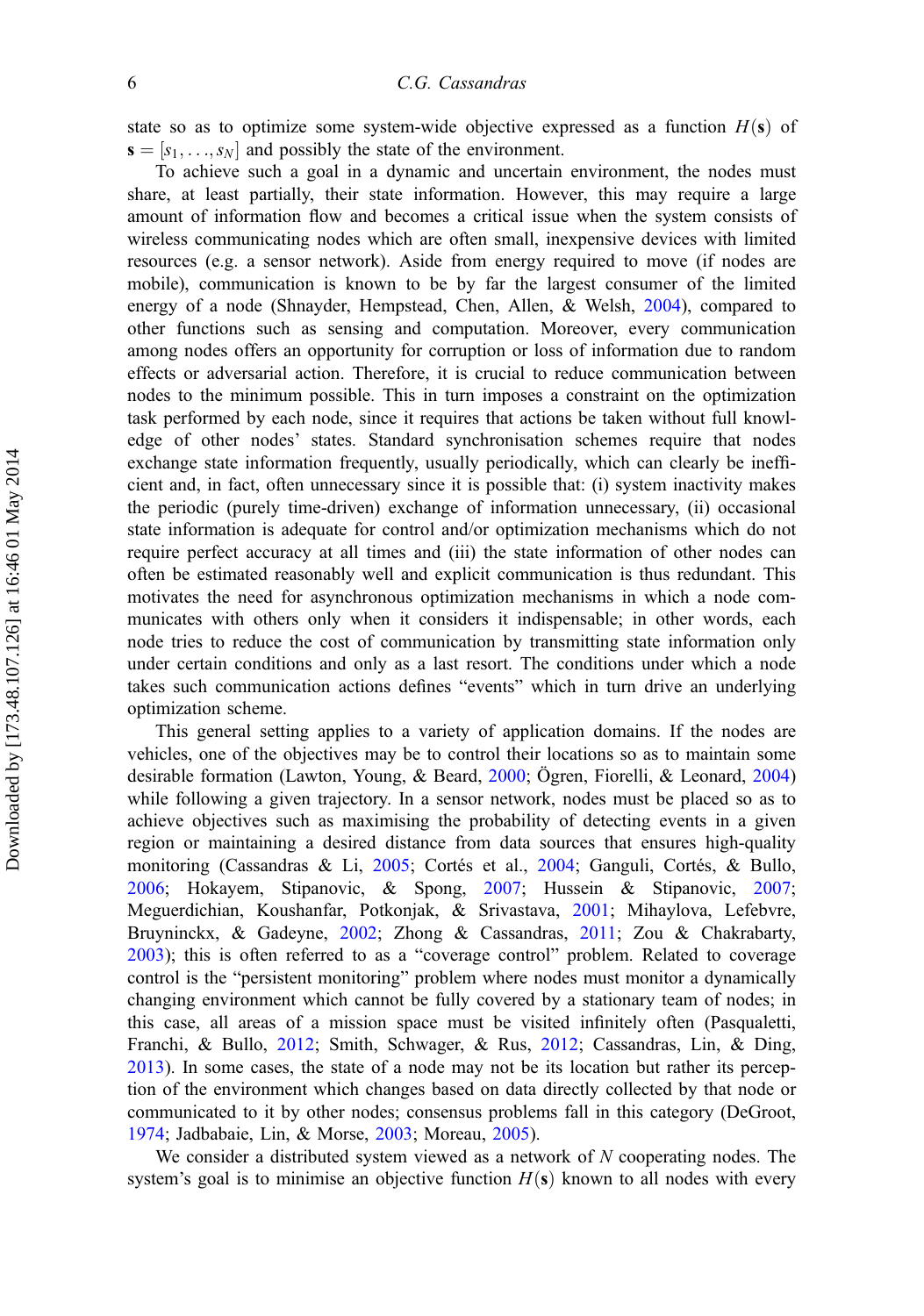node controlling its individual state  $s_i \in \mathbb{R}^{n_i}$ ,  $i = 1, ..., N$ . The state update scheme<br>employed by the *i*th node is of the general form employed by the ith node is of the general form

$$
s_i(k + 1) = s_i(k) + \alpha_i d_i(\mathbf{s}(k)), \quad k = 0, 1, ... \tag{1}
$$

where  $\alpha_i$  is a constant positive step size and  $d_i(s(k))$  is an *update direction* evaluated at the kth update event (see also (Bertsekas & Tsitsiklis, [1997\)](#page-13-0)). We normally use

$$
d_i(\mathbf{s}(k)) = -\nabla_i H(\mathbf{s}(k))
$$

where  $\nabla H(\mathbf{s}(k))$  is the gradient of  $H(\mathbf{s}(k))$  and  $\nabla_i H(\mathbf{s}(k)) \in \mathbb{R}^{n_i}$ . In general, each state<br>is characterised by dynamics of the form  $\dot{s}(t) - f(s, u, t)$  where  $u \in \mathbb{R}^l$  is a control is characterised by dynamics of the form  $\dot{s_i}(t) = f_i(s_i, u_i, t)$  where  $u_i \in \mathbb{R}^l$  is a control vector; for our purposes, however, we treat  $s_i$  as a directly controllable vector. Thus, in (1) we view  $s<sub>i</sub>(k+1)$  as the *desired* state determined at the kth update event and assume that the control  $u_i$  is capable of reaching  $s_i(k + 1)$  from  $s_i(k)$  within a time interval shorter than the time between update events.

A fundamental difficulty in (1) is that  $s(k)$  is in fact not fully known to node i. Thus,  $d_i(s(k))$  has to be evaluated by synchronising all nodes to provide their states to node *i* at the time its kth update event takes place. This is extremely costly in terms of communication; it also assumes no delays so that the state information can be accurate. Alternatively, node *i* can evaluate  $d_i(s(k))$  using estimates of  $s_j$  for all  $j \neq i$  relying on prior information from node  $j$  and possibly knowledge of its dynamics. This gives rise to the state update scheme

$$
s_i(k + 1) = s_i(k) + \alpha d_i(\mathbf{s}^i(k)), k = 0, 1, ...
$$
 (2)

used by nodes  $i = 1, ..., N$ , where  $d_i(s^i(k))$  is an update direction such that  $s^i(k)$  is<br>the state *estimate* vector evaluated by node *i* at the *k*th update event. There are various the state *estimate* vector evaluated by node  $i$  at the  $k$ th update event. There are various ways for node *i* to estimate the state of some  $j \neq i$ . As an example, the simplest estimate is to use the most recent state information received from node j.

To be more precise, let  $t_k$ ,  $k=1, 2, \ldots$ , denote the time when any one node performs a state update, i.e. it takes an action based on (2). We impose no constraint on when such an update event occurs at a node and only assume that every node performs an update with sufficient frequency relative to the updates of other nodes (this assumption is formally stated in Zhong & Cassandras, [2010\)](#page-14-0). Next, let us discuss the state communication process which is, in general, decoupled from the state update process. Let  $\tau_n^j$  be the *n*th time when node *j* broadcasts its true state to its neighbouring nodes,  $n = 1$ , 2, ... and set  $\tau_0^j = 0$ . We assume that at all communication event times, the state information broadcasted by node  $j$  can reach any other node with bounded delay, i.e. we assume that the underlying network is connected (if connectivity is lost by some node, then a related problem is to ensure that the node, if mobile, can control its state so as to re-establish such connectivity). We are interested in the most recent communication event from a node  $j \neq i$  and define

$$
\tau^{j}(k) = \max\{\tau_n^{j} : \tau_n^{j} \leq t_k, n = 0, 1, 2, \ldots\}
$$
 (3)

as the time of the most recent communication event at node  $j$  up to a state update event at  $t_k$ . In order to differentiate between a node state at any time t and its value at the specific update times  $t_k$ ,  $k = 0, 1, ...,$  we use  $x_i(t)$  to denote the former and observe that  $s_i(k) = x_i(t_k)$ . Returning to the issue of how node i may estimate the state of some  $j \neq i$ , the simplest is to use the most recent state information received at time  $\tau^{j}(k)$ , i.e.

$$
s_j^i(k) = x_j(\tau^j(k))
$$
\n(4)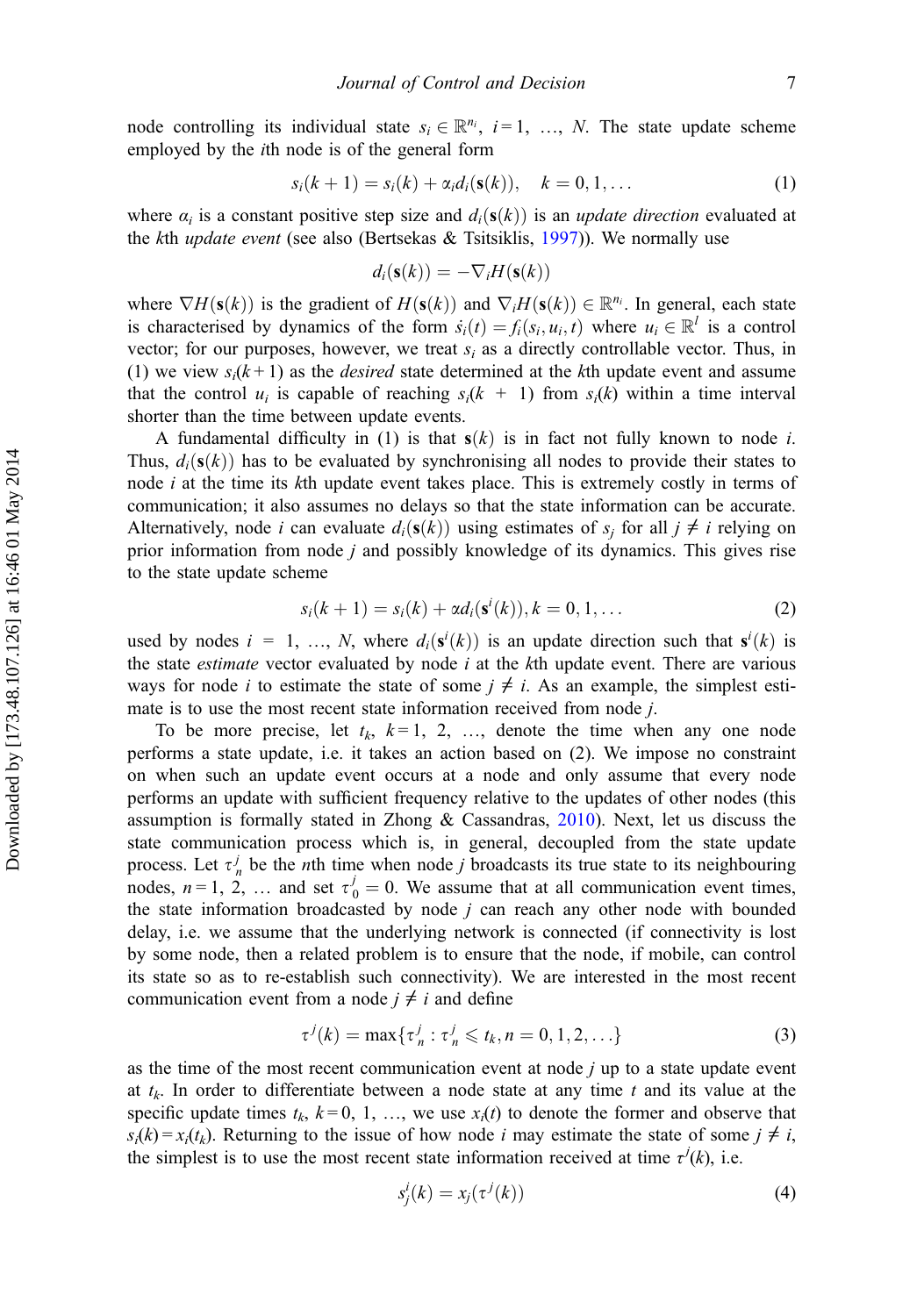Alternatively, node i may use a dynamic linear estimate of the form

$$
s_j^i(k) = x_j(\tau^j(k)) + \frac{t_k - \tau^j(k)}{\Delta_j} \cdot \alpha_j \cdot d_{j,\tau^j(k)}
$$
\n(5)

where  $\Delta_i$  is an estimate of the average time between state updates at node j (e.g. a known constant if node *j* performs periodic updates) and  $d_{j,\tau^{j}(k)}$  is the update direction<br>communicated by node *i* at time  $\tau^{j}(k)$  clong with its atta. Note that  $[t - \tau^{j}(k)]/2$  is an communicated by node j at time  $\tau^{j}(k)$  along with its state. Note that  $[t_k-\tau^{j}(k)]/\Delta_j$  is an estimate of the number of state updates at *j* since its last communication event. Observe that under the assumption that the precise local decision-making process of  $j$  is known to *i*, then *i* can evaluate  $s_j^i(k)$  using this information with initial condition  $x_j(\tau^j(k))$ . In this case, the estimate is error-free except for noise that may have affected the actual this case, the estimate is error-free except for noise that may have affected the actual state evolution of node j in the interval  $[\tau^{j}(k), t_{k}]$ . In general, the value of an estimate  $s_j^i(k)$  used by node *i* to estimate node *j*'s state depends on  $t_k$ , the most recent communi-<br>cation event time  $\tau^j(k)$  and the actual state  $\chi(\tau^j(k))$  of node *i* at that time. In practice cation event time  $\tau^{j}(k)$ , and the actual state  $x_{j}(\tau^{j}(k))$  of node j at that time. In practice, we have found that the simple estimate in (4) performs very well in implementing the event-driven scheme that follows.

We now concentrate on the key issue related to an event-driven communication scheme: determining instants when a node  $j$  may communicate its state to other nodes through communication events. Such communication events occur at different times for each node, as do each node's state update events, so that the resulting mechanism is fully asynchronous. The scheme developed and analysed in Zhong and Cassandras [\(2010](#page-14-0)) is one where a node j maintains an *error function*  $g(x_j(t), x_j'(t))$  of its actual<br>state  $x(t)$  relative to its state as estimated by other nodes  $i \neq i$ ,  $x^i(t)$  (which node i can state  $x_j(t)$  relative to its state as estimated by other nodes  $i \neq j$ ,  $x_j'(t)$  (which node j can evaluate). This function measures the quality of the state estimate of node i with the evaluate). This function measures the quality of the state estimate of node  $i$  with the requirement that

$$
g(x_i(t), x_i'(t)) = 0 \text{ if } x_i(t) = x_i'(t)
$$
 (6)

Examples of  $g(x_i(t), x_i^j(t))$  include  $||x_i(t) - x_i^j(t)||_1$  and  $||x_i(t) - x_i^j(t)||_2$ . If different nodes use different means to estimate i's state, then generally  $x_i^j(t) \neq x_i^k(t)$  for nodes  $i \neq k$  and communication may be limited to a node-to-node process. Let  $\delta(k)$ nodes  $j \neq k$  and communication may be limited to a node-to-node process. Let  $\delta_i(k)$ be an error threshold, determined by node i after the kth state update event. Let  $\tilde{k}_t^i$  be the index of the most recent state update time of node i up to t, and  $\tau_n^{ij}$  be the nth time when node *i* sends its true state to node *j*. Let us also set  $\tau_0^{ij} = 0$  for all *i*, *j*. Then, the communication event policy at node *i* with respect to node *i* is specified by the communication event policy at node  $i$  with respect to node  $j$  is specified by

$$
\tau_n^{\,ij} = \inf \{ t : g(x_i(t), x_i^{\,j}(t)) \geq \delta_i(\tilde{k}_t^i), t > \tau_{n-1}^{\,ij} \}
$$
\n(7)

When a communication event is triggered by (7) at  $\tau_n^{ij}$ , assuming negligible communication delay,  $x_i^j$  is instantaneously set to  $x_i(\tau_{ij}^{ij})$ , i.e.  $x_i^{j'}((\tau_{ij}^{ij})^+) = x_i(\tau_{ij}^{ij})$ . Therefore, the meation delay,  $x_i$  is instantaneously set to  $x_i(v_n^i)$ , i.e.  $x_i^{\alpha}(v_n^i) - x_i(v_n^i)$ . Therefore, the<br>error measure is reset to zero, i.e.  $g(x_i((\tau_n^{ij})^+), x_i^j((\tau_n^{ij})^+)) = 0$ . In other words, a node<br>does not incur any communic chor measure is reset to zero, i.e.  $g(x_i)(x_i^2 + y_i^2)(x_i^2 + y_i^2) = 0$ . In other words, a hode does not incur any communication cost unless it detects that the deviation of its state from the other nodes' estimate of its state becomes too large; this may happen due to the normal state update (2) accumulating noise, imperfect state estimation or through unexpected state changes (e.g. if a mobile node encounters an obstacle).

Regarding the choice of threshold  $\delta_i(k)$ , the basic idea is to use a large value at the initial stages of the optimization process and later reduce it to ultimately ensure convergence. The approach we follow is to control  $\delta_i(k)$  in a manner which is proportional to  $||d_i(\mathbf{s}^i(k))||_2$ , the Euclidean norm of the update direction at the kth update event hence-<br>forth denoted by  $||\cdot||$ . Thus, let forth denoted by ‖⋅‖. Thus, let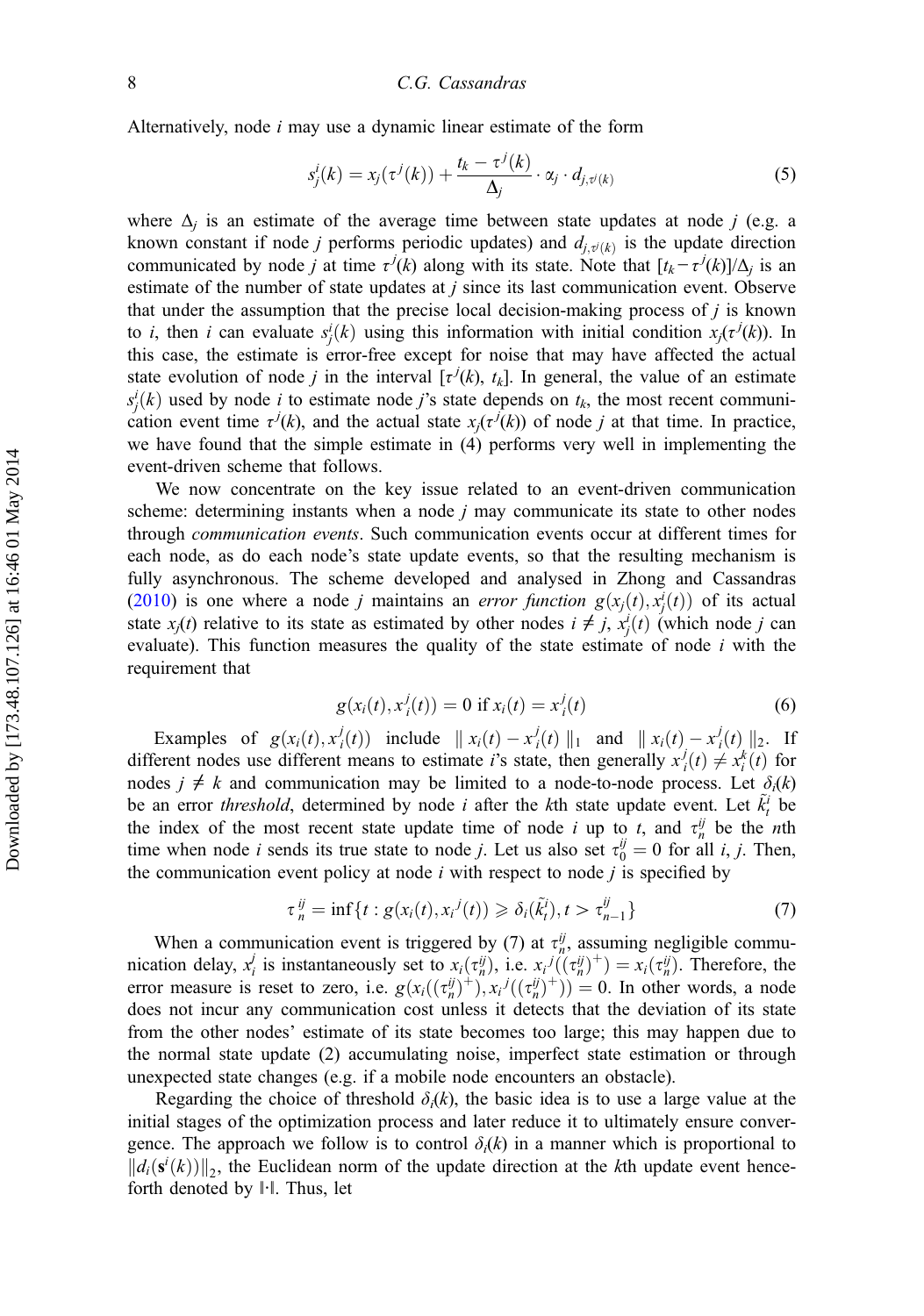$$
\delta_i(k) = \begin{cases} K_{\delta} ||d_i(\mathbf{s}^i(k))|| & \text{if a state update occurs at } t_k \\ \delta_i(k-1) & \text{otherwise} \end{cases}
$$
(8)

where  $K_{\delta}$  is a positive constant. We also impose an initial condition such that

$$
\delta_i(0) = K_{\delta} || d_i(\mathbf{s}^i(0)) ||, \quad i = 1, ..., N
$$
 (9)

and

$$
s_j^i(0) = x_j(0)
$$
 (10)

Note that (10) can be readily enforced by requiring all nodes to share their initial states at the beginning of the optimization process, i.e.  $\tau_0^{ij} = 0$  for all i, j; since gener-<br>ally  $g(x_0(0), y'(0)) > \delta_0(0)$ , this triggers (7) and results in  $g(x_0(0), y'(0)) = 0$ ally  $g(x_i(0), x_i(0)) \ge \delta_i(0)$ , this triggers (7) and results in  $g(x_i((0)^+), x_i((0)^+)) = 0$ .<br>for all  $i = 1, N$  also note that since  $g^i(k)$  is node *i*'s local estimate of  $g(k)$  at t, the for all  $i = 1, ..., N$ . Also note that since  $\mathbf{s}^{i}(k)$  is node *i*'s local estimate of  $\mathbf{s}(k)$  at  $t_k$ , the computation in (8) requires only local information. computation in (8) requires only local information.

First, assuming negligible communication delays, it is proved in Zhong and Cassandras [\(2010](#page-14-0)) that under rather mild technical conditions the resulting optimization scheme converges and leads to a minimum of  $H(s)$ ; this minimum may be local or global depending on the nature of the objective function. The analysis is based on the distributed optimization framework in Bertsekas and Tsitsiklis [\(1997](#page-13-0)), but the emphasis here is on controlling the asynchronous occurrence of communication events through the threshold-based scheme outlined above in a way that may drastically reduce the number of such events while still guaranteeing convergence. In what follows, we state the assumptions and the theorem found in Zhong and Cassandras ([2010\)](#page-14-0).

**Assumption 1.** There exists a positive integer B such that for every  $i = 1, ..., N$  and  $k \ge 0$  at least one of the elements of the set  $\{k - B + 1, k - B + 2, ..., k\}$  is such that a state update occurs at  $t_k$ .

**Assumption 2.** The objective function  $H(s)$ , where  $s \in \mathbb{R}^m$ ,  $m = \sum_{i=1}^{N} n_i$ , satisfies the following: following:

- (a)  $H(\mathbf{s}) \geq 0$  for all  $\mathbf{s} \in \mathbb{R}^m$
- (b)  $H(·)$  is continuously differentiable and  $\nabla H(·)$  is Lipschitz continuous, i.e. there exists a constant  $K_1$  such that for all  $\mathbf{x}, \mathbf{y} \in \mathbb{R}^m$ ,  $||\nabla H(\mathbf{x}) - \nabla H(\mathbf{y})|| \le K \cdot ||\mathbf{x} - \mathbf{y}||$  $\|\nabla H(\mathbf{x}) - \nabla H(\mathbf{y})\| \leqslant K_1 \|\mathbf{x} - \mathbf{y}\|.$

**Assumption 3.** There exist positive constants  $K_2$  and  $K_3$  such that for all  $i = 1, ..., N$  and  $k \in \mathcal{C}^i$ , we have

(a)  $d_i(k)'\nabla_i H(\mathbf{s}^i(k)) \leq -||d_i(k)||^2/K_3$ <br>(b)  $K_2 ||\nabla_i H(\mathbf{s}^i(k))|| < ||d_i(k)||$ (b)  $K_2 \|\nabla_i H(\mathbf{s}^i(k))\| \leq \|d_i(k)\|$ 

**Assumption 4.** The error function  $g(x_i(t), x_i^j(t))$  satisfies the following:

- (a) There exists a positive constant  $K_4$  such that  $||x_i(t) x_i^j(t)|| \leq K_4 g(x_i(t), x_i^j(t))$  for all  $i, i, t$ for all  $i, j, t$
- (b)  $g(x_i(t), x_i^j(t)) \le \delta_i(\tilde{k}_t^i)$  where  $\tilde{k}_t^i$  was defined earlier as the index of the most recent state undate time of node *i* up to *t* recent state update time of node *i* up to *t*.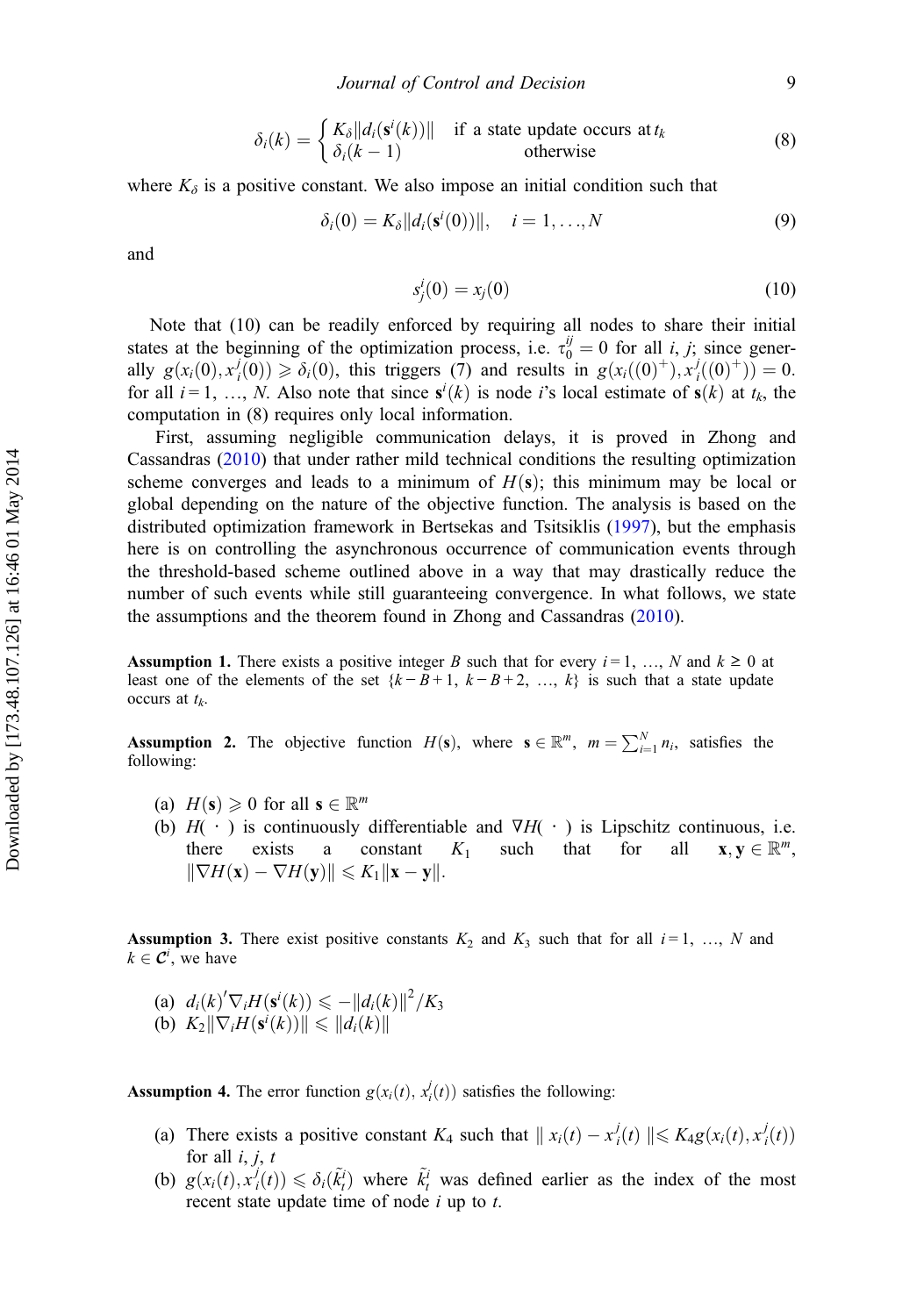Theorem 1: Under Assumptions 1–4, the communication event policy (7), and the state update scheme (2), if the error threshold  $\delta_i(k)$  controlling communication events is set by (8)–(9), then there exist positive constants  $\alpha$  and  $K_{\delta}$  such that  $\lim_{k\to\infty} \nabla H(\mathbf{s}(k)) = 0$ .

When an explicit noise term is included in (2), this analysis still leads to a similar convergence result under some additional conditions bounding this noise term. Finally, we also allow communication delays to be non-negligible, as long as there exists an upper bound in the number of state update events that occur between the time of a communication event initiated by a node and the time when all nodes receive the communicated message. This requires a simple modification in how communication events are generated. However, the resulting optimization mechanism is shown to still converge to a minimum of  $H(s)$  and a formal result similar to Theorem 1 can be found in Zhong and Cassandras [\(2010](#page-14-0)).

This event-driven distributed optimization approach has been applied to coverage control problems in which a scheme based on (2) is used in order to deploy sensor nodes in a region (possibly containing polygonal obstacles) so as to maximise the probability of detecting events (e.g. unknown data sources) in this region. Compared to the work in Cassandras and Li [\(2005](#page-13-0)), where it was assumed that all nodes have perfect state information by synchronising update events with communication events, this synchronisation requirement is relaxed and communication events are limited to occur according to the event-driven policy outlined above, leading to convergence to the optimum.

# 3. Event-driven perturbation analysis and optimization in HSs

A HS consists of both time-driven and event-driven components (Cassandras & Lygeros, [2007\)](#page-13-0). The modelling, control and optimization of these systems is quite challenging. In particular, the performance of a Stochastic Hybrid System (SHS) is generally hard to estimate because of the absence of closed-form expressions capturing the dependence of interesting performance metrics on design or control parameters. Most approaches rely on approximations and/or using computationally taxing methods, often involving dynamic programming techniques. The inherent computational complexity of these approaches makes them unsuitable for online optimization. In the case of parametric optimization, on the other hand, application of IPA (Cassandras, Wardi, Melamed, Sun, & Panayiotou, [2002;](#page-13-0) Cassandras et al., [2010\)](#page-13-0) to SHS has been very successful in online applications. This general-purpose framework is depicted in Figure [1](#page-8-0) where an observed sample performance metric is denoted by  $L(\theta)$  and its gradient, as evaluated by IPA, is denoted by  $\nabla L(\theta)$ . This is used by a standard gradientbased scheme to iterate on the value of  $\theta$  which characterises a control or design policy subsequently affecting the performance of the HS. Note that  $\nabla L(\theta)$  is evaluated based on readily available data observed from a *single* sample path of the SHS. More importantly, as discussed in the remainder of this section, this gradient estimate is obtained in event-driven fashion and possesses several attractive properties.

As indicated in Figure [1](#page-8-0), the ultimate goal of the iterative process shown is to maximise  $E_{\omega}[L(\theta, \omega)]$ , where we use  $\omega$  to emphasise dependence on a sample path  $\omega$  of the SHS. This is possible under standard ergodicity conditions imposed on the underlythe SHS. This is possible under standard ergodicity conditions imposed on the underlying stochastic processes, as well as the assumption that a single global optimum exists; otherwise, the gradient-based approach is simply continuously attempting to improve the observed performance  $L(\theta, \omega)$ . Thus, we are interested in estimating the gradient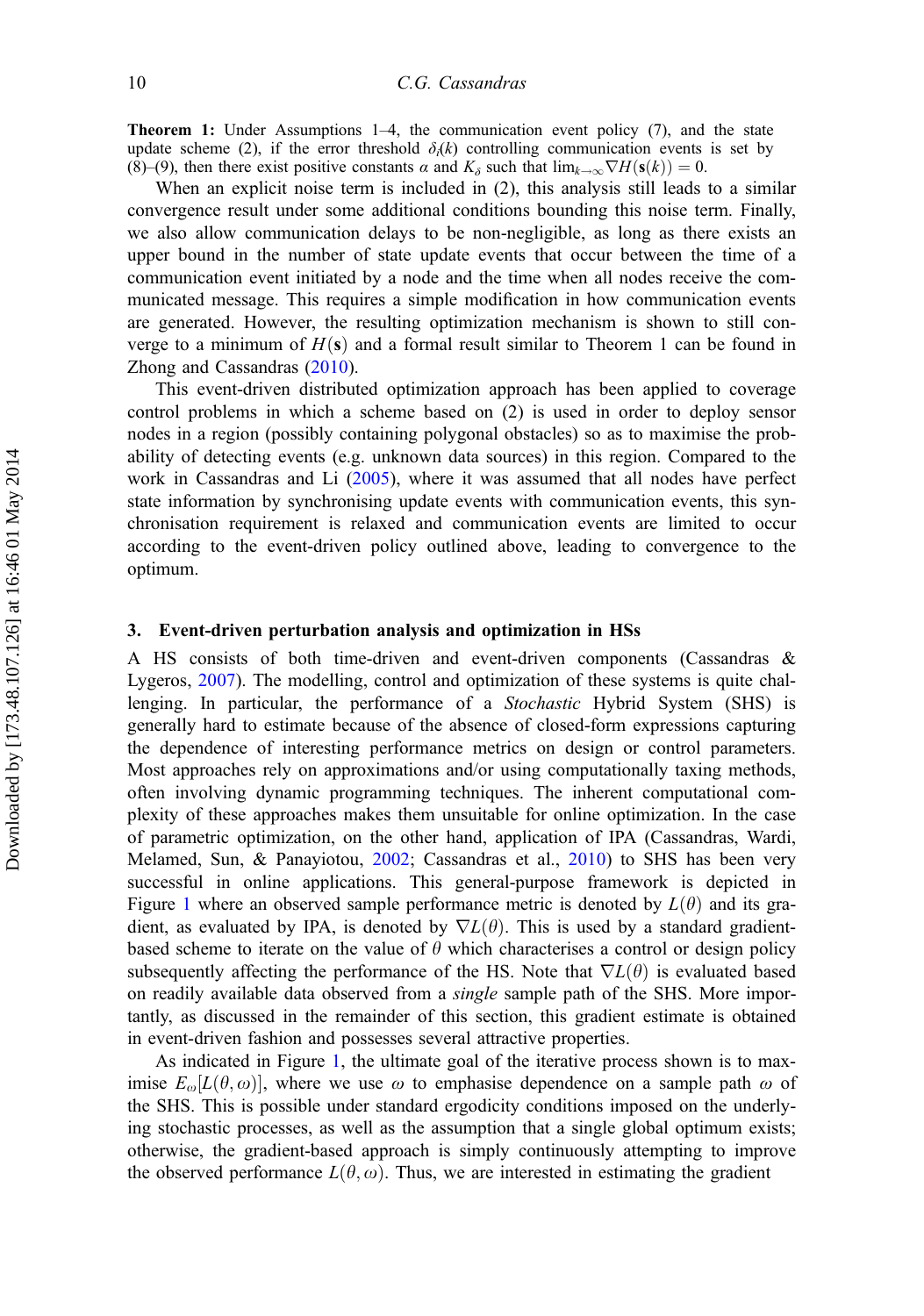<span id="page-8-0"></span>

Figure 1. Online gradient-based optimization framework for SHSs.

$$
\frac{dJ(\theta)}{d\theta} = \frac{dE_{\omega}[L(\theta, \omega)]}{d\theta}
$$

by evaluating  $\frac{dL(\theta,\omega)}{d\theta}$  based on *directly observed data*. We obtain  $\theta^*$  (under the conditions mentioned above) by optimizing  $J(\theta)$  through an iterative scheme of the form

$$
\theta_{n+1} = \theta_n - \eta_n H(\theta_n, \omega_n), \quad n = 0, 1, \dots
$$
 (11)

where  $\{\eta_n\}$  is a stepsize sequence and  $H(\theta_n, \omega_n)$  is the estimate of  $\frac{dJ(\theta)}{d\theta}$  at  $\theta = \theta_n$  (in IPA, this is the sample derivative  $\frac{dL(\theta,\omega)}{d\theta}$ ). The conditions under which such algorithms converge are well-known (e.g. see (Kushner and Yin, [1997\)](#page-13-0)). Moreover, it can be shown that such gradient estimates are independent of the probability laws of the stochastic processes involved, require minimal information from the observed sample path, and they are unbiased under very mild technical conditions (Cassandras et al., [2010](#page-13-0)).

In order to formally apply IPA and optimization methods to SHS, we need to establish a general modelling framework. We use a standard definition of a hybrid automaton (Cassandras & Lygeros, [2007\)](#page-13-0). Thus, let  $q \in Q$  (a countable set) denote the discrete state (or mode) and  $x \in X \subseteq \mathbb{R}^n$  denote the continuous state. Let  $v \in Y$  (a countable set) denote a discrete control input and  $u \in U \subseteq \mathbb{R}^m$  a continuous control input. Similarly, let  $\delta \in \Delta$  (a countable set) denote a discrete disturbance input and  $d \in D \subseteq \mathbb{R}^p$  a continuous disturbance input. The state evolution is determined by means of (i) a vector field  $f: Q \times$  $X \times U \times D \longrightarrow X$ , (ii) an invariant (or domain) set Inv:  $Q \times Y \times \Delta \longrightarrow 2^X$ , (iii) a guard set Guard:  $Q \times Q \times Y \times \Delta \rightarrow 2^X$  and (iv) a reset function  $r: Q \times Q \times X \times Y \times \Delta \rightarrow X$ . The system remains at a discrete state  $q$  as long as the continuous (time-driven) state  $x$  does not leave the set  $Inv(q, v, \delta)$ . If x reaches a set Guard(q, q', v,  $\delta$ ) for some  $q' \in Q$ , a discrete transition can take place. If this transition does take place, the state instantaneously resets to  $(q', x')$  where x' is determined by the reset map  $r(q, q', x, v, \delta)$ . Changes in v and  $\delta$  are discrete events that either *enable* a transition from q to q' by making sure  $x \in \text{Guard}(q, q', v, \delta)$  or force a transition out of q by making sure  $x \notin \text{Inv}(q, v, \delta)$ . We will classify all events that cause discrete state transitions in a manner that suits the purposes of IPA. In what follows, we limit ourselves to an overview of the "IPA calculus" and refer the reader to Cassandras et al. ([2010](#page-13-0)) and Kebarighotbi and Cassandras ([2012\)](#page-13-0) for more details and application examples.

The purpose of IPA is to study the behaviour of a HS state as a function of a parameter vector  $\theta \in \Theta$  for a given compact, convex set  $\Theta \subset \mathbb{R}^l$ . Let  $\{\tau_k(\theta)\}\$ ,  $k = 1$ , K denote the occurrence times of all events in the state trajectory. For  $k = 1, \ldots, K$ , denote the occurrence times of all events in the state trajectory. For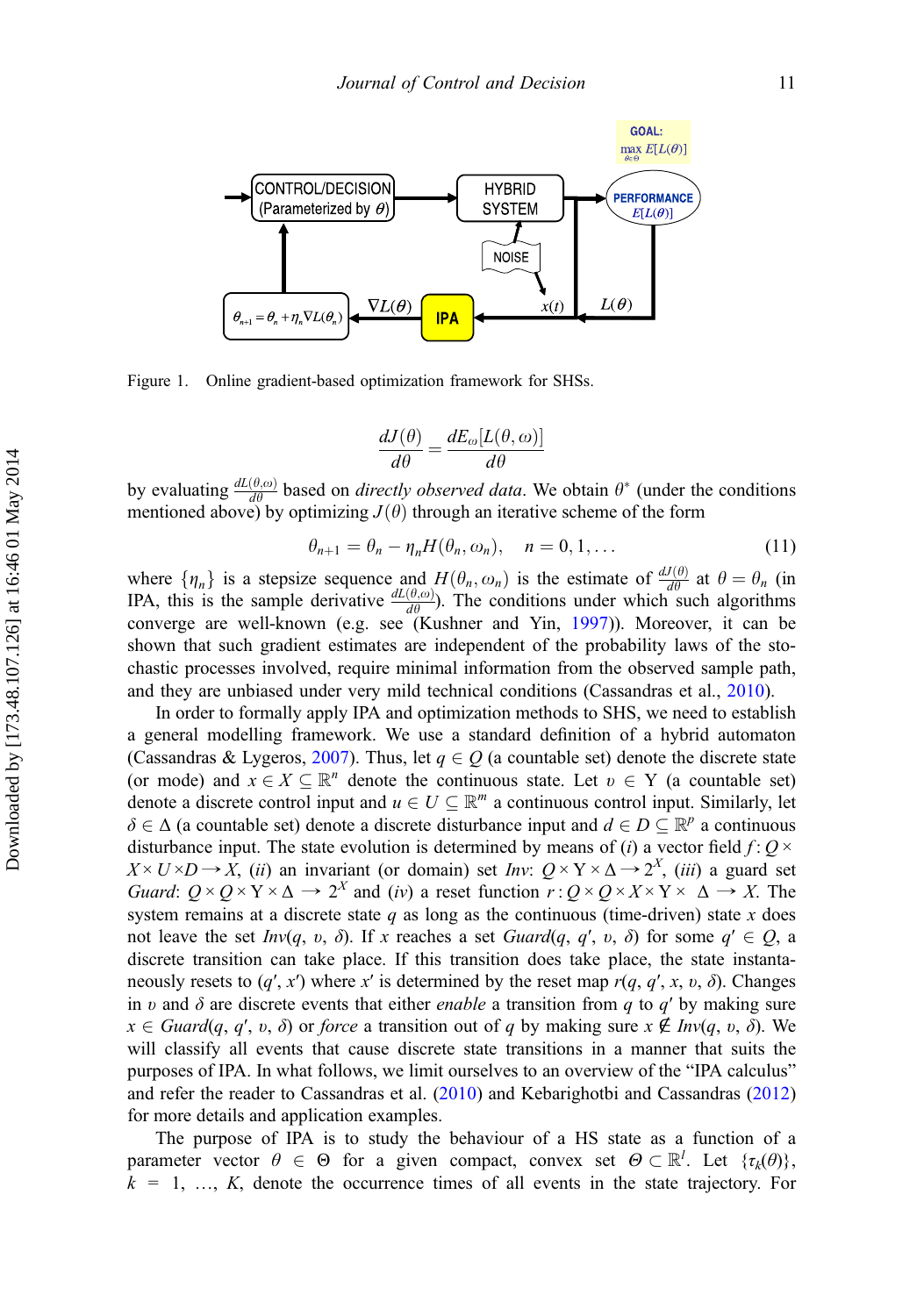convenience, we set  $\tau_0 = 0$  and  $\tau_{K+1} = T$ . Over an interval  $[\tau_k(\theta), \tau_{k+1}(\theta)]$ , the system is at some mode during which the time-driven state satisfies  $\dot{x} = f_k(x, \theta, t)$ . An event at  $\tau_k$  is classified as

- (i) Exogenous if it causes a discrete state transition independent of  $\theta$  and satisfies  $\frac{d\tau_k}{d\theta} = 0;$ <br>Endoge
- (ii) Endogenous, if there exists a continuously differentiable function  $g_k : \mathbb{R}^n \times \Theta \to \mathbb{R}$  such that  $\tau_k = \min\{ t > \tau_{k-1} : g_k(x(\theta, t), \theta) = 0 \}$ ; and
- (iii) Induced if it is triggered by the occurrence of another event at time  $\tau_m \leq \tau_k$ .

IPA specifies how changes in  $\theta$  influence the state  $x(\theta, t)$  and the event times  $\tau_k(\theta)$ and, ultimately, how they influence interesting performance metrics which are generally expressed in terms of these variables. Given  $\theta = [\theta_1, ..., \theta_r]^T$ , we use the Jacobian matrix notation: matrix notation:

$$
x'(\theta, t) \equiv \frac{\partial x(\theta, t)}{\partial \theta}, \ \tau'_{k} \equiv \frac{\partial \tau_{k}(\theta)}{\partial \theta}, \ k = 1, \ldots, K
$$

for all state and event time derivatives. For simplicity of notation, we will omit  $\theta$  from the arguments of the functions above unless it is essential to stress this dependence. It is shown in Cassandras et al.  $(2010)$  $(2010)$  that  $x'(t)$  satisfies:

$$
\frac{d}{dt}x'(t) = \frac{\partial f_k(t)}{\partial x}x'(t) + \frac{\partial f_k(t)}{\partial \theta}
$$
\n(12)

for  $t \in (\tau_k, \tau_{k+1})$  with boundary condition:

$$
x'(\tau_k^+) = x'(\tau_k^-) + [f_{k-1}(\tau_k^-) - f_k(\tau_k^+)]\tau_k'
$$
\n(13)

for  $k = 0, \ldots, K$ . We note that whereas  $x(t)$  is often continuous in t,  $x'(t)$  may be discontinuous in t at the event times  $\tau_k$ , hence the left and right limits above are generally different. If  $x(t)$  is not continuous in t at  $t = \tau_k$ , the value of  $x(\tau_k^+)$  is determined by the reset function  $r(a, a' \geq n, \delta)$  discussed earlier and reset function  $r(q, q', x, v, \delta)$  discussed earlier and

$$
x'(\tau_k^+) = \frac{dr(q, q', x, v, \delta)}{d\theta} \tag{14}
$$

Furthermore, once the initial condition  $x'(\tau_k^+)$  is given, the linearised state trajectory  $f(x(t))$  can be computed in the interval  $t \in \tau(\theta)$ ,  $\tau_k(\theta)$  by solving (12) to obtain:  ${x'(t)}$  can be computed in the interval  $t \in \tau_k(\theta)$ ,  $\tau_{k+1}(\theta)$  by solving (12) to obtain:

$$
x'(t) = e^{\int_{\tau_k}^t} \frac{\partial f_k(u)}{\partial x} du \left[ \int_{\tau_k}^t \frac{\partial f_k(v)}{\partial \theta} e^{-\int_{\tau_k}^t} \frac{\partial f_k(u)}{\partial x} du \right] dv + \xi_k \right]
$$
(15)

with the constant  $\xi_k$  determined from  $x'(\tau_k^+)$  in either (13) or (14).<br>In order to complete the evaluation of  $x'(\tau^+)$  in (13), we need

In order to complete the evaluation of  $x'(\tau_k^+)$  in (13), we need to also determine  $\tau'_k$ .<br>ed on the event classification above  $\tau' = 0$  if the event at  $\tau$ , is exogenous and Based on the event classification above,  $\tau_k = 0$  if the event at  $\tau_k$  is exogenous and

$$
\tau'_{k} = -\left[\frac{\partial g_{k}}{\partial x} f_{k}(\tau_{k}^{-})\right]^{-1} \left(\frac{\partial g_{k}}{\partial \theta} + \frac{\partial g_{k}}{\partial x} x'(\tau_{k}^{-})\right)
$$
(16)

if the event at  $\tau_k$  is endogenous (i.e.  $g_k(x(\theta, \tau_k), \theta) = 0$ .), defined as long as  $\frac{\partial g_k}{\partial x} f_k(\tau_k^-) \neq 0$  (details may be found in Cassandras et al., [2010](#page-13-0)) Finally, if an induced experiment of  $\tau_k$  and is triggered by an event at  $\tau_k \leq \tau_k$ , the value of  $\tau'_k$  depends event occurs at  $t = \tau_k$  and is triggered by an event at  $\tau_m \leq \tau_k$ , the value of  $\tau'_k$  depends on the derivative  $\tau'_m$ . The event induced at  $\tau_m$  will occur at some time  $\tau_m + w(\tau_m)$ , where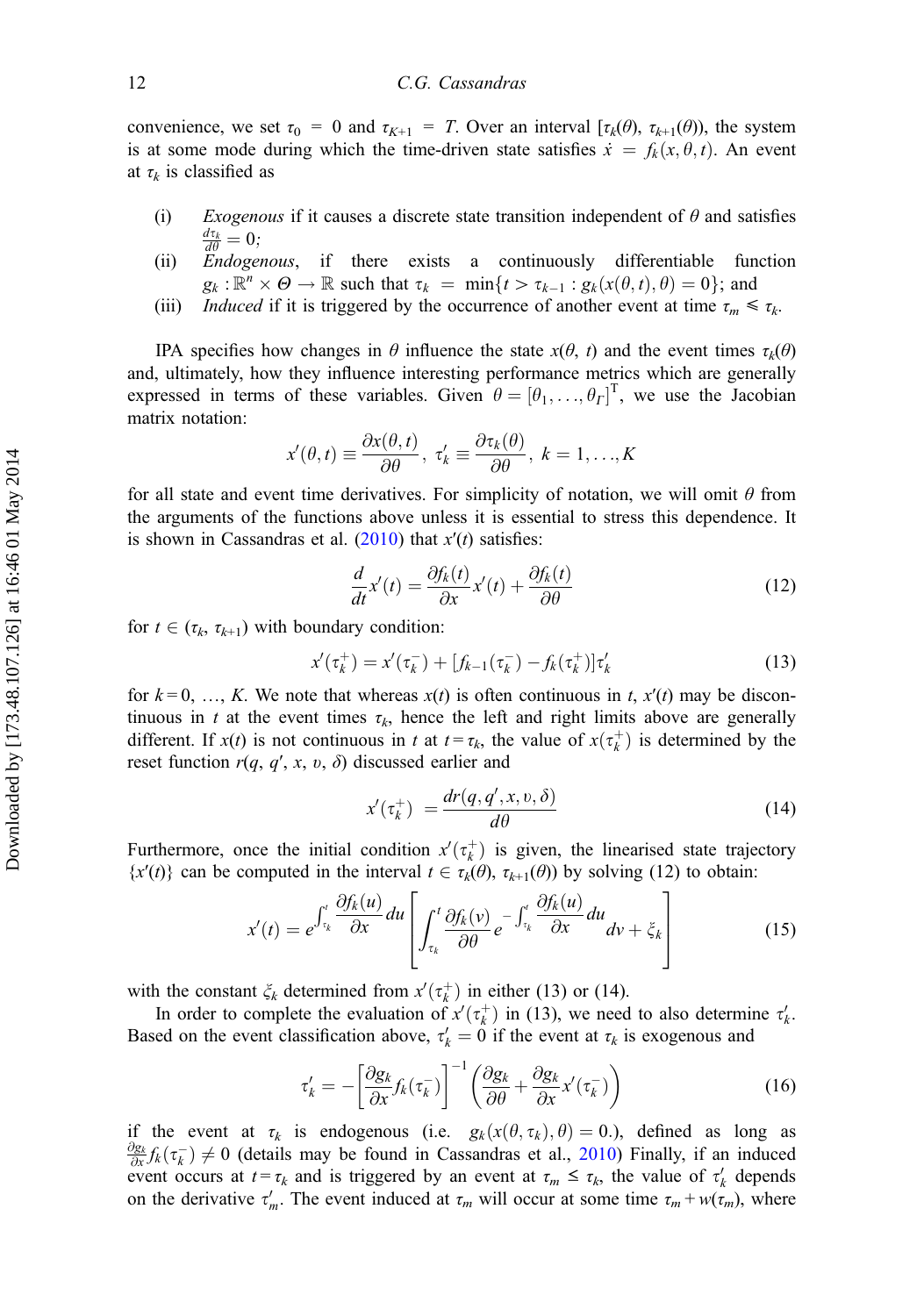$w(\tau_m)$  is a (generally random) variable which is dependent on the continuous and discrete states  $x(\tau_m)$  and  $q(\tau_m)$ , respectively. This implies the need for additional state variables, denoted by  $y_m(\theta, t)$ ,  $m = 1, 2, \ldots$ , associated with events occurring at times  $\tau_m$ ,  $m = 1, 2, \ldots$  The role of each such state variable is to provide a "timer" activated when a triggering event occurs. Triggering events are identified as belonging to a set  $\mathcal{E}_I \subseteq \mathcal{E}$  and let  $e_k$  denote the event occurring at  $\tau_k$ . Then, define  $F_k = \{m : e_m \in \mathcal{E}_l, m \leq k\}$  to be the set of all indices with corresponding triggering events up to  $\tau$ . Omitting the dependence on  $\theta$  for simplicity the dynamics of y (t) are events up to  $\tau_k$ . Omitting the dependence on  $\theta$  for simplicity, the dynamics of  $y_m(t)$  are then given by

$$
\dot{y}_m(t) = \begin{cases}\n-C(t) & \tau_m \le t < \tau_m + w(\tau_m), m \in F_m \\
0 & \text{otherwise}\n\end{cases}
$$
\n
$$
y_m(\tau_m^+) = \begin{cases}\ny_0 & y_m(\tau_m^-) = 0, m \in F_m \\
0 & \text{otherwise}\n\end{cases}
$$
\n(17)

where  $y_0$  is an initial value for the timer  $y_m(t)$  which decreases at a "clock rate"  $C(t) > 0$ until  $y_m(\tau_m + w(\tau_m)) = 0$  and the associated induced event takes place. Clearly, these state variables are only used for induced events, so that  $y_m(t) = 0$  unless  $m \in F_m$ . The value of  $y_0$  may depend on  $\theta$  or on the continuous and discrete states  $x(\tau_m)$  and  $q(\tau_m)$ , while the clock rate  $C(t)$  may depend on  $x(t)$  and  $q(t)$  in general, and possibly  $\theta$ . However, in most simple cases where we are interested in modelling an induced event to occur at time  $\tau_m$  + w( $\tau_m$ ), we have  $y_0 = w(\tau_m)$  and  $C(t) = 1$ , i.e. the timer simply counts down for a total of  $w(\tau_m)$  time units until the induced event takes place. Henceforth, we will consider  $y_m(t)$ ,  $m = 1, 2, \dots$ , as part of the continuous state of the SHS and we set

$$
y'_m(t) \equiv \frac{\partial y_m(t)}{\partial \theta}, \ m = 1, \dots, N. \tag{18}
$$

For the common case where  $y_0$  is independent of  $\theta$  and  $C(t)$  is a constant  $c > 0$  in (17), the following lemma facilitates the computation of  $\tau'_{k}$  for an induced event occurring at  $\tau_k$ . Its proof is given in Cassandras et al. [\(2010](#page-13-0)).

**Lemma 1.** If in (17)  $y_0$  is independent of  $\theta$  and  $C(t) = c > 0$  (constant), then  $\tau'_k = \tau'_m$ .<br>With the inclusion of the state variables  $y_0(t) - m = 1$ . Note derivative

With the inclusion of the state variables  $y_m(t)$ ,  $m = 1, ..., N$ , the derivatives  $x'(t)$ ,  $\tau'_k$ , and  $y'_m(t)$  can be evaluated through (12)–(17) and this set of equations is what we refer<br>to as the "IPA calculus". In general, this evaluation is recursive over the event (mode to as the "IPA calculus." In general, this evaluation is recursive over the event (mode switching) index  $k = 0, 1, \ldots$  In other words, the IPA estimation process in entirely event driven.

For a large class of problems, the SHS of interest does not involve induced events and the state does not experience discontinuities when a mode-switching event occurs. In this case, the IPA calculus reduces to the application of three equations:

- (i) (12), which describes how the state derivative  $x'(t)$  evolves over  $[\tau_k(\theta), \tau_{k+1}(\theta)],$
- (ii) (13), which specifies the initial condition  $\xi_k$  in (12), and
- (iii) either  $\tau'_k = 0$  or (16) depending on the event type at  $\tau_k(\theta)$ , which specifies the event time derivative present in (13) event time derivative present in (13).

Since a performance metric  $L(\theta)$  is a function of the system state and event times,  $\frac{dL(\theta)}{d\theta}$ can subsequently be obtained and used as shown in (11). Using the notation  $L'_k(x, t, \theta) \equiv \frac{\partial L_k(x, t, \theta)}{\partial \theta}$ , we can rewrite  $\frac{dL(\theta)}{d\theta}$  as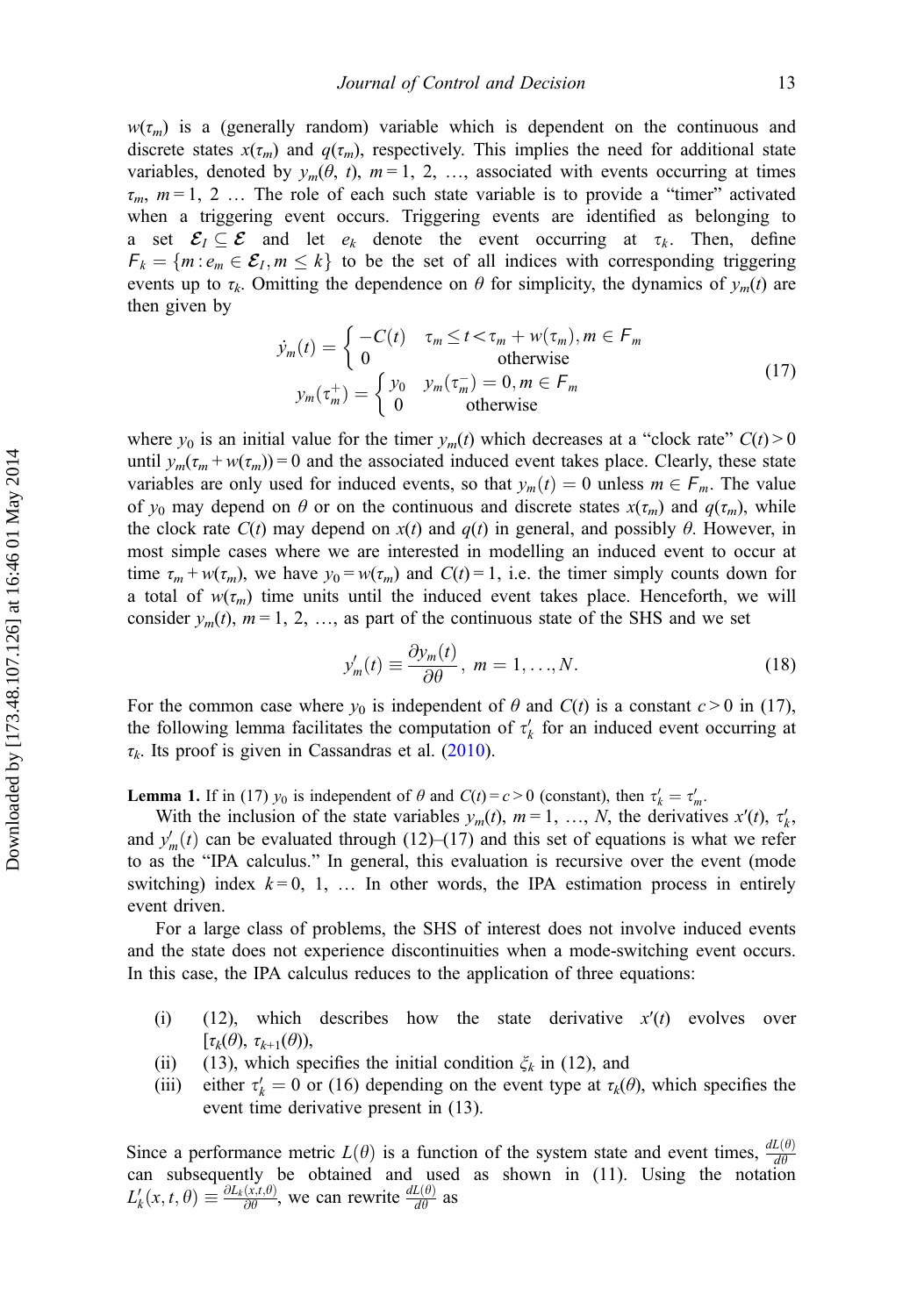$$
\frac{dL(\theta)}{d\theta} = \sum_{k} \left[ [\tau'_{k+1} \cdot L_k(\tau^+_{k+1}) - \tau'_{k} \cdot L_k(\tau^+_{k})] + \int_{\tau_k}^{\tau_{k+1}} \left[ \frac{\partial L_k(x, \theta, t)}{\partial x} x'(t) + \frac{\partial L_k(x, \theta, t)}{\partial \theta} \right] dt \right]
$$
\n(19)

where as already mentioned,  $\{\tau_k(\theta)\}, k = 1, ..., K$ , is the sequence of all event occurrence times in the state trajectory. In the right-hand-side above,  $x'(t)$  and  $\tau'_k$  are determined through (12), (13) and (16). What makes IPA appealing is the simple form the right-hand-side above often assumes. In fact, it is often the case that the integral term vanishes, leaving only a dependence on information related to the event times  $\tau_k$ ,  $\tau_{k+1}$ , resulting in an IPA estimator which is not only simple to implement, but also independent of the time-driven dynamics  $f_k(x, \theta, t)$ , hence also any associated noise process Therefore, in such cases the sensitivity of a performance metric with respect to  $\theta$  is essentially dependent only on the event times and the system behaviour in a neighbourhood of these times. This is formalised in the following result from Yao and Cassandras [\(2011\)](#page-14-0):

**Theorem 2.** If either condition (i) or (ii) below holds, then  $\frac{dL(\theta)}{d\theta}$  depends only on information available at event times  $\{\tau_k\}, k = 0, 1, ...$ 

- (i)  $L_k(x, t, \theta)$  is independent of t over  $[\tau_k, \tau_{k+1}]$  for all  $k = 0, 1, ...$
- (ii)  $L_k(x, t, \theta)$  is only a function of x and the following condition holds for all t  $\in$  [ $\tau_k$ ,  $\tau_{k+1}$ ),  $k = 0, 1, ...$

$$
\frac{d}{dt}\frac{\partial L_k}{\partial x} = \frac{d}{dt}\frac{\partial f_k}{\partial x} = \frac{d}{dt}\frac{\partial f_k}{\partial \theta} = 0
$$

This provides sufficient conditions under which  $\frac{dL(\theta)}{d\theta}$  is independent of t and involves only the event time derivatives  $\tau'_k$ ,  $\tau'_{k+1}$  and the "local" performance  $L_k(\tau_{k+1}^+)$ ,  $L_k(\tau_k^+)$ <br>which is obviously easy to observe. In other words (19) reduces to which is obviously easy to observe. In other words, (19) reduces to

$$
\frac{dL(\theta)}{d\theta} = \sum_{k} [\tau'_{k+1} \cdot L_k(\tau^+_{k+1}) - \tau'_{k} \cdot L_k(\tau^+_{k})]
$$

Condition *(ii)* of Theorem 2 in particular is satisfied for a large class of systems and objective functions  $L(\theta)$ . This is an instance of event-driven behaviour for performance sensitivity estimates where the pertinent information is captured by the events taking place in the HS while the state evolution in between events plays a minor or no role in the sensitivity estimation process. Specific detailed examples illustrating this behaviour are given in Cassandras et al. ([2010\)](#page-13-0). An additional attractive feature of the "IPA calculus" which can be seen from (19) is that it scales with events in the system. In other words, the steps required to evaluate  $\frac{dL(\theta)}{d\theta}$  involve *only* events; in particular, while the complexity of the system may increase prohibitively with its state dimensionality, the complexity of performance sensitivity estimates increases only with the number of events defined over sample paths of the system.

We conclude this overview of the "IPA calculus" with a comment on the unbiasedness of the IPA derivative  $dL/d\theta$ . This IPA derivative is statistically unbiased (Cassandras & Lafortune, [2008;](#page-13-0) Ho & Cao, [1991](#page-13-0)) if, for every  $\theta \in \Theta$ ,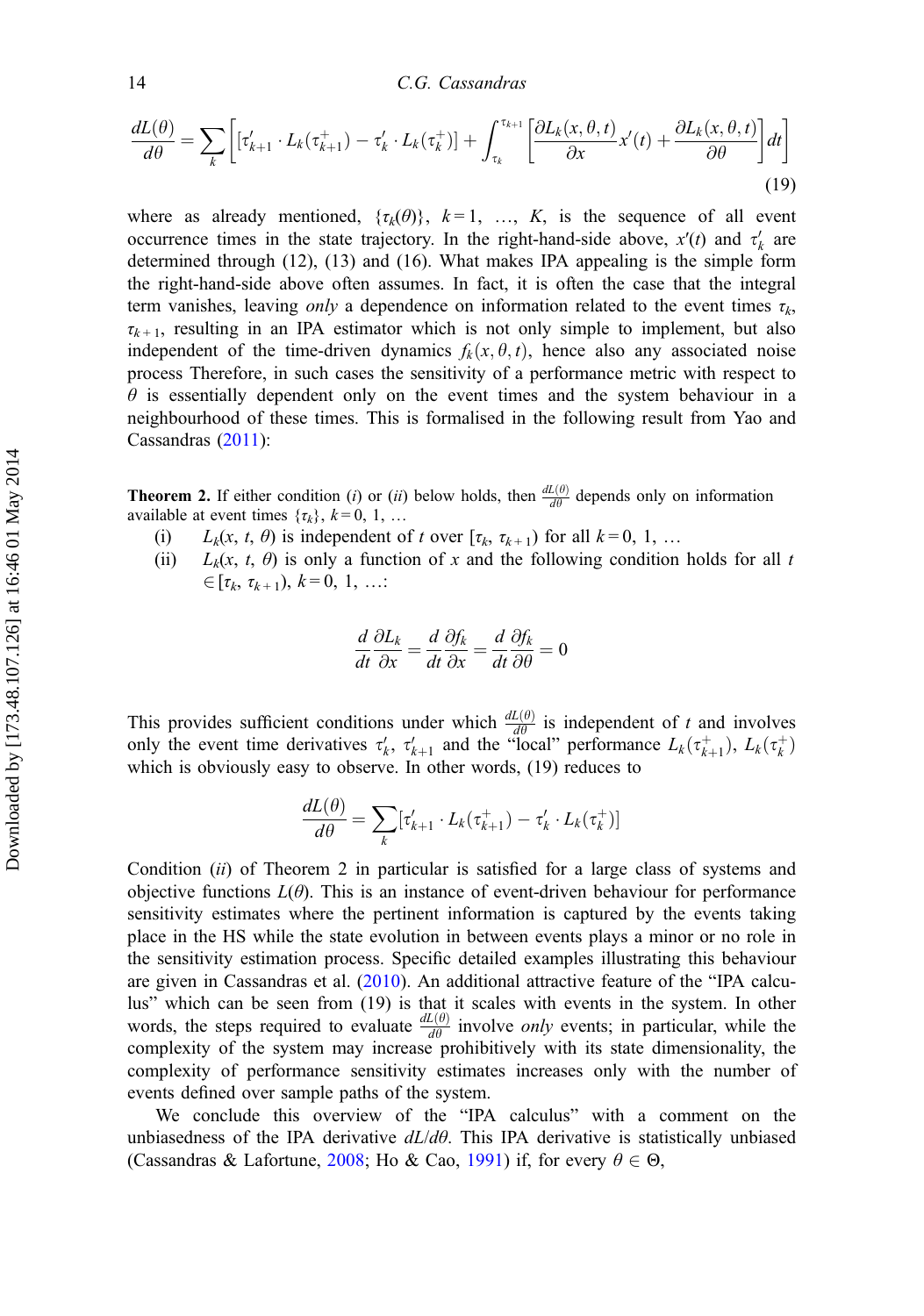$$
E\left[\frac{dL(\theta)}{d\theta}\right] = \frac{d}{d\theta}E[L(\theta)] = \frac{dJ(\theta)}{d\theta}.
$$

An important property of IPA in the SHS setting is that it yields unbiased performance derivatives for a large class of systems and performance metrics compared to the traditional DES setting. The following conditions have been established as sufficient for the unbiasedness of IPA (Cassandras et al., [2010](#page-13-0)):

**Theorem 3.** Suppose that the following conditions are in force: (i) for every  $\theta \in \Theta$ , the derivative  $\frac{dL(\theta)}{d\theta}$  exists w.p.1. (ii) w.p.1, the function  $L(\theta)$  is Lipschitz continuous on  $\Theta$ , and the Lipschitz constant has a finite first moment. Fix  $\theta \in \Theta$ . Then, the derivative  $\frac{dJ(\theta)}{d\theta}$  exists, and the IPA derivative  $\frac{dJ(\theta)}{d\theta}$  is unbiased.

The crucial assumption above is the continuity of the sample performance function  $L(\theta)$ , which in many SHS is guaranteed in a straightforward manner. Differentiability w.p. 1 at a given  $\theta \in \Theta$  often follows from mild technical assumptions on the probability law underlying the system, such as the exclusion of co-occurrence of multiple events. Lipschitz continuity of  $L(\theta)$  generally follows from upper boundedness of light of these observations, the proofs of unbiasedness of IPA have become standard- $\frac{dL(\theta)}{d\theta}$  by an absolutely integrable random variable, generally a weak assumption. In  $\frac{dL(\theta)}{d\theta}$  is the proofs of unbiasedness of IPA have become standard. ised and the assumptions in Theorem 3 can be verified fairly easily from the context of a particular problem.

## 4. Conclusions

Glancing into the future of systems and control theory, the main challenges one sees involve larger and ever more distributed wireless networked structures in application areas spanning cooperative multi-agent systems, energy allocation and management and transportation among many others. Barring any unexpected dramatic developments in battery technology, limited energy resources in wireless settings will have to largely dictate how control strategies are designed and implemented so as to carefully optimize this limitation. Taking this point of view, the event-driven paradigm offers an alternative to the time-driven paradigm for modelling, sampling, estimation, control and optimization, not to supplant it but rather complement it. As we have seen in two separate areas which call for such alternatives, control actions need not always be dictated by time steps taken by a "clock", but they can often be triggered by "events" defined in a versatile manner suitable for different applications. In distributed systems, we have described how event-driven communication can guarantee convergence of optimization schemes while provably maintaining optimality. Doing so, can drastically reduce the energy associated with communication processes, therefore contributing to prolonging a wireless network's operational lifetime or limiting the need for frequent battery maintenance. In HSs, we have reviewed the theory of IPA which offers a general-purpose event-driven process for evaluating or estimating (in the case of stochastic systems) gradients of performance metrics. Such information can then be used on line so as to maintain a desirable system performance and, under appropriate conditions, lead to the solution of optimization problems.

## Funding

This work was supported in part by National Science Foundation [grant number CNS-1139021]; Air Force Office of Scientific Research [grant number FA9550-12-1-0113]; Office of Naval Research [grant number N00014-09-1-1051]; Army Research Office [grant number W911NF-11-1-0227].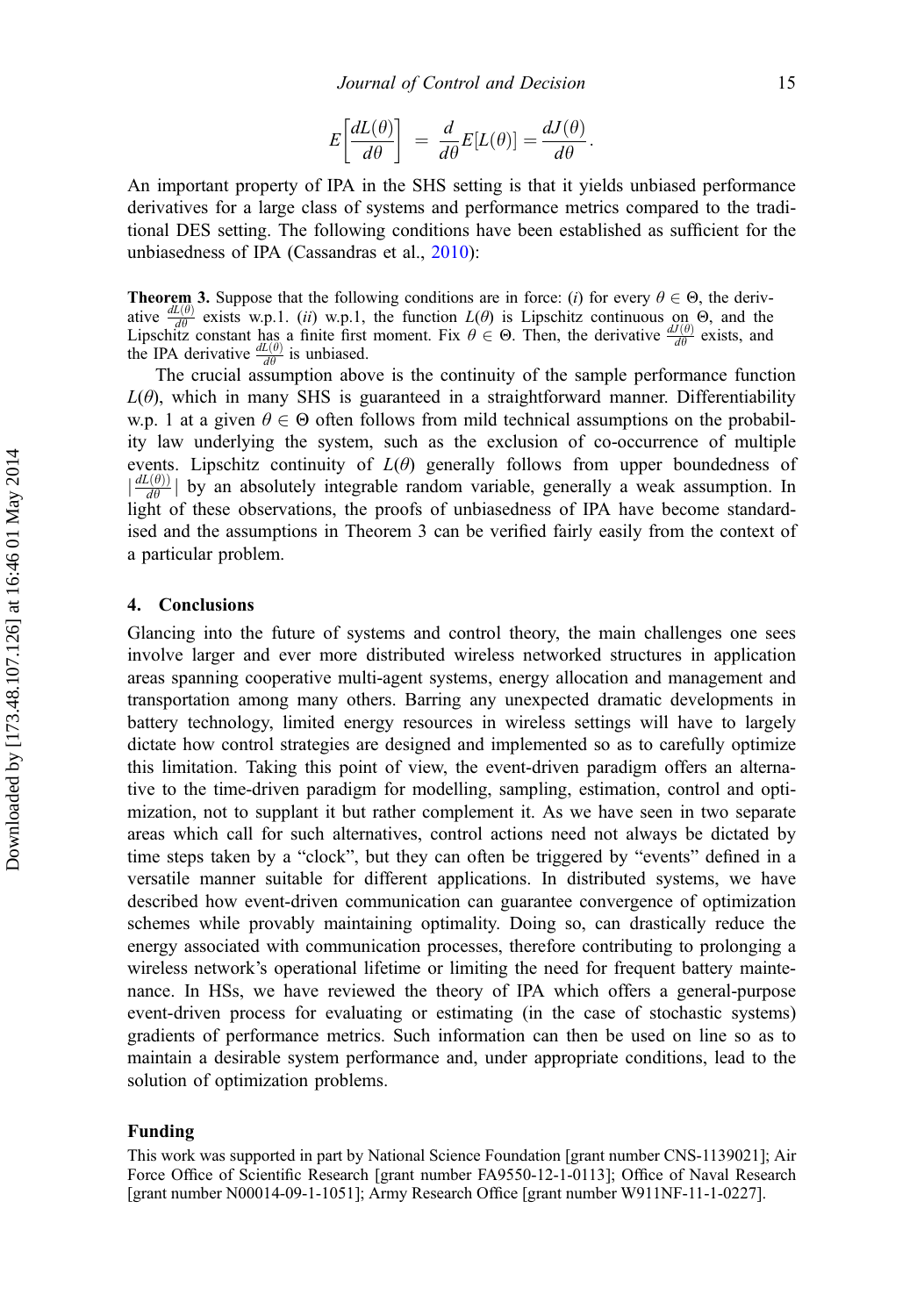#### <span id="page-13-0"></span>References

- Anta, A., & Tabuada, P. (2010). To sample or not to sample: Self-triggered control for nonlinear systems. IEEE Transactions Automatic Control, 55, 2030–2042.
- Arzen, K. E. (2002). A simple event based PID controller. Proceedings of 14th IFAC World Congress (pp. 423–428). Barcelona, Spain.
- Astrom, K. J., & Bernhardsson, B. M. (2002). Comparison of Riemann and Lebesgue sampling for first order stochastic systems. Proceedings of 41st IEEE Conference on Decision and Control (pp. 2011–2016). Las Vegas, NV.
- Bertsekas, D. P., & Tsitsiklis, J. N. (1997). Parallel and distributed computation: Numerical methods. Boston, MA: Athena Scientific.
- Cassandras, C. G., & Lafortune, S. (2008). Introduction to discrete event systems (2nd ed.). Boston, MA: Springer.
- Cassandras, C. G., & Li, W. (2005). Sensor networks and cooperative control. European Journal of Control, 11, 436–463.
- Cassandras, C. G., Lin, X., & Ding, X. C. (2013). An optimal control approach to the multiagent persistent monitoring problem. IEEE Transactions on Automatic Control, 58, 947–961.
- Cassandras, C. G., & Lygeros, J. (Eds.). (2007). Stochastic hybrid systems. Boca Raton, FL: CRC Press.
- Cassandras, C. G., Wardi, Y., Melamed, B., Sun, G., & Panayiotou, C. G. (2002). Perturbation analysis for on-line control and optimization of stochastic fluid models. IEEE Transactions on Automatic Control, 47, 1234–1248.
- Cassandras, C. G., Wardi, Y., Panayiotou, C. G., & Yao, C. (2010). Perturbation analysis and optimization of stochastic hybrid systems. European Journal of Control, 16, 642–664.
- Cortés, J., Martínez, S., Karatas, T., & Bullo, F. (2004). Coverage control for mobile sensing networks. IEEE Transactions on Robotics and Automation, 20, 243–255.
- DeGroot, M. (1974). Reaching a consensus. Journal of the American Statistical Association, 69, 118–121.
- Ganguli, A., Cortés, J., & Bullo., F. (2006). Distributed deployment of asynchronous guards in art galleries. Proceedings of the American Control Conference (pp. 1416–1421). Minneapolis, MN.
- Heemels, W. P., Sandee, J. H., & Bosch, P. P. (2008). Analysis of event-driven controllers for linear systems. International Journal of Control, 81, 571–590.
- Heemels, W. P. M. H., Donkers, M. C. F., & Teel, A. R. (2013). Periodic event-triggered control for linear systems. IEEE Transactions on Automatic Control, 58, 847–861.
- Ho, Y. C., & Cao, X. (1991). Perturbation analysis of discrete event dynamic systems. Dordrecht: Kluwer Academic.
- Hokayem, P. F., Stipanovic, D., & Spong, M. W. (2007). Dynamic coverage control with limited communication. Proceedings of the 2007 American Control Conference (pp. 4878–4883). New York, NY.
- Hussein, I., & Stipanovic, D. (2007). Effective coverage control using dynamic sensor networks with flocking and guaranteed collision avoidance. Proceedings of the American Control Conference (pp. 3420–3425).
- Jadbabaie, A., Lin, J., & Morse, S. (2003). Coordination of groups of mobile autonomous agents using nearest neighbor rules. IEEE Transactions Automatic Control, 48, 988-1001.
- Kebarighotbi, A., & Cassandras, C. G. (2012). A general framework for modeling and online optimization of stochastic hybrid systems. Proceedings of 4th IFAC Conference on Analysis and Design of Hybrid Systems. Eindhoven, The Netherlands.
- Kushner, H. J., & Yin, G. G. (1997). Stochastic approximation algorithms and applications. New York, NY: Springer-Verlag.
- Lawton, J., Young, B., & Beard, R. (2000). A decentralized approach to elementary formation maneuvers. Proceedings of the 2000 IEEE International Conference on Robotics and Automation (pp. 2728–2733).
- Lunze, J., & Lehmann, D. (2010). A state-feedback approach to event-based control. Automatica, 46, 211–215.
- Meguerdichian, S., Koushanfar, F., Potkonjak, M., & Srivastava, M. B. (2001). Coverage problems in wireless ad-hoc sensor networks. Proceedings of IEEE INFOCOM (pp. 1380–1387). Anchorage, AK.